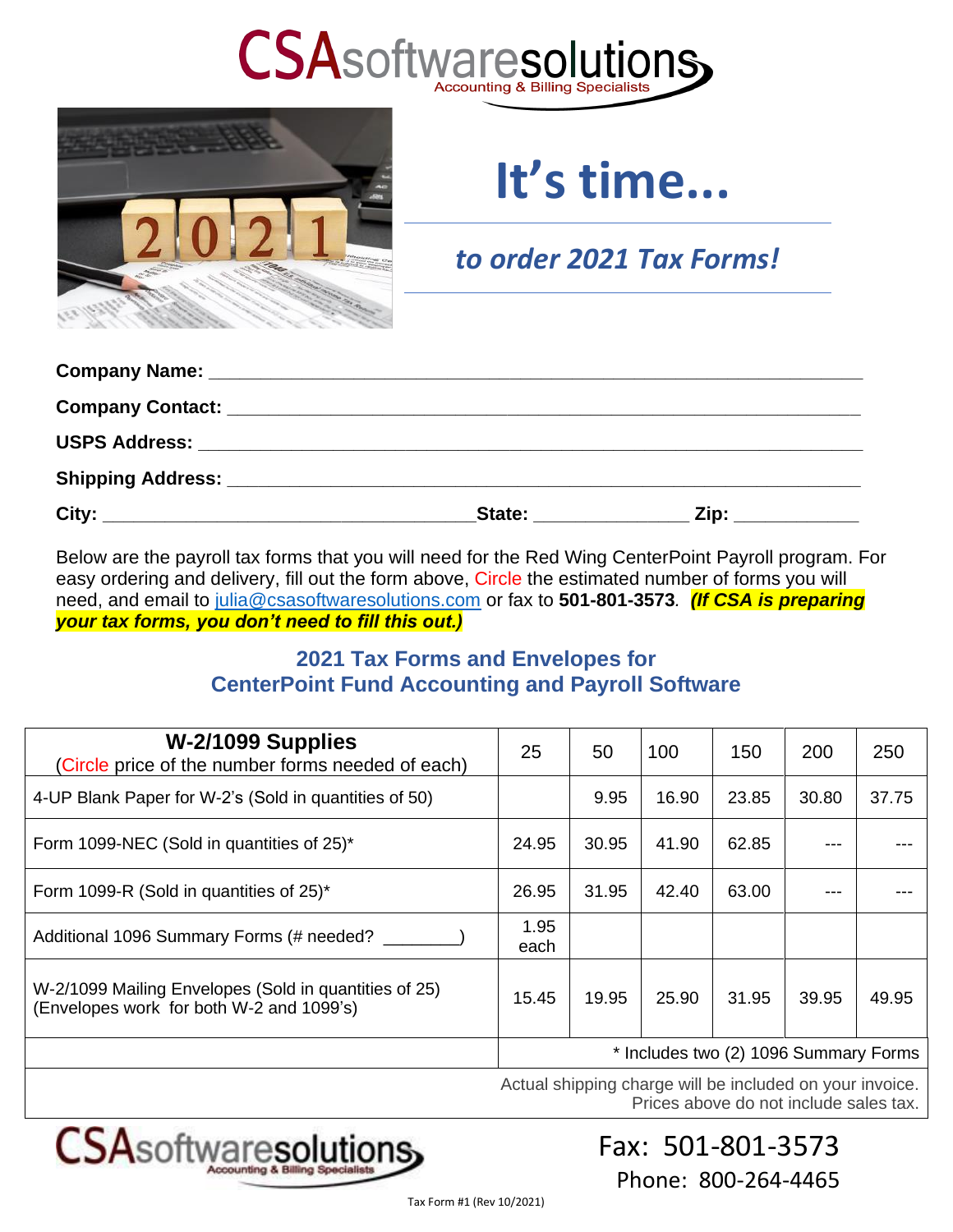# Don't Let Tax Time Be a *Big Deal***… Let CSA Prepare Your Tax Forms for You!**



CSA is offering a tax service again this year. We will produce your 1099s, as well as all Federal and State documents pertaining to your W-2s. We will mail you the fully prepared documents for your review and signature.

This service has been a very popular service over the last few years, and we anticipate it will be again! The pricing for this service is variable based on the number of employees your city has. Our prices are listed below; check the appropriate boxes, sign and return to julia@csasoftwaresolutions.com, or **fax to (501) 801-3573.**

| # of<br><b>Employees</b> | W-2 Price | # of<br><b>Vendors</b> | 1099-NEC Price | # of<br><b>Retirees</b> | 1099R Price |
|--------------------------|-----------|------------------------|----------------|-------------------------|-------------|
| $1 - 15$                 | \$245.00  | $1 - 5$                | \$100.00       | $1 - 5$                 | \$100.00    |
| 16-30                    | \$280.00  | $6 - 10$               | \$125.00       | $6 - 10$                | \$120.00    |
| 31-50                    | \$340.00  | $11 - 15$              | \$200.00       | $11 - 15$               | \$175.00    |
| $51 - 100$               | \$420.00  | $16 - 25$              | \$310.00       | $16 - 25$               | \$275.00    |
| $101 +$                  | \$500.00  | $26 +$                 | \$415.00       | $26 +$                  | \$385.00    |

 **Yes, I want my W-2's prepared by CSA Software Solutions.**

**Yes, I want my 1099-NEC's prepared by CSA Software Solutions.**

**Yes, I want my 1099R's prepared by CSA Software Solutions.**

**Yes, I want my ACA's prepared by CSA Software Solutions.\* \*Fill out the additional ACA order form**



**SA**softwaresolutions.

Tax From #2 (Rev. 9/22/2021